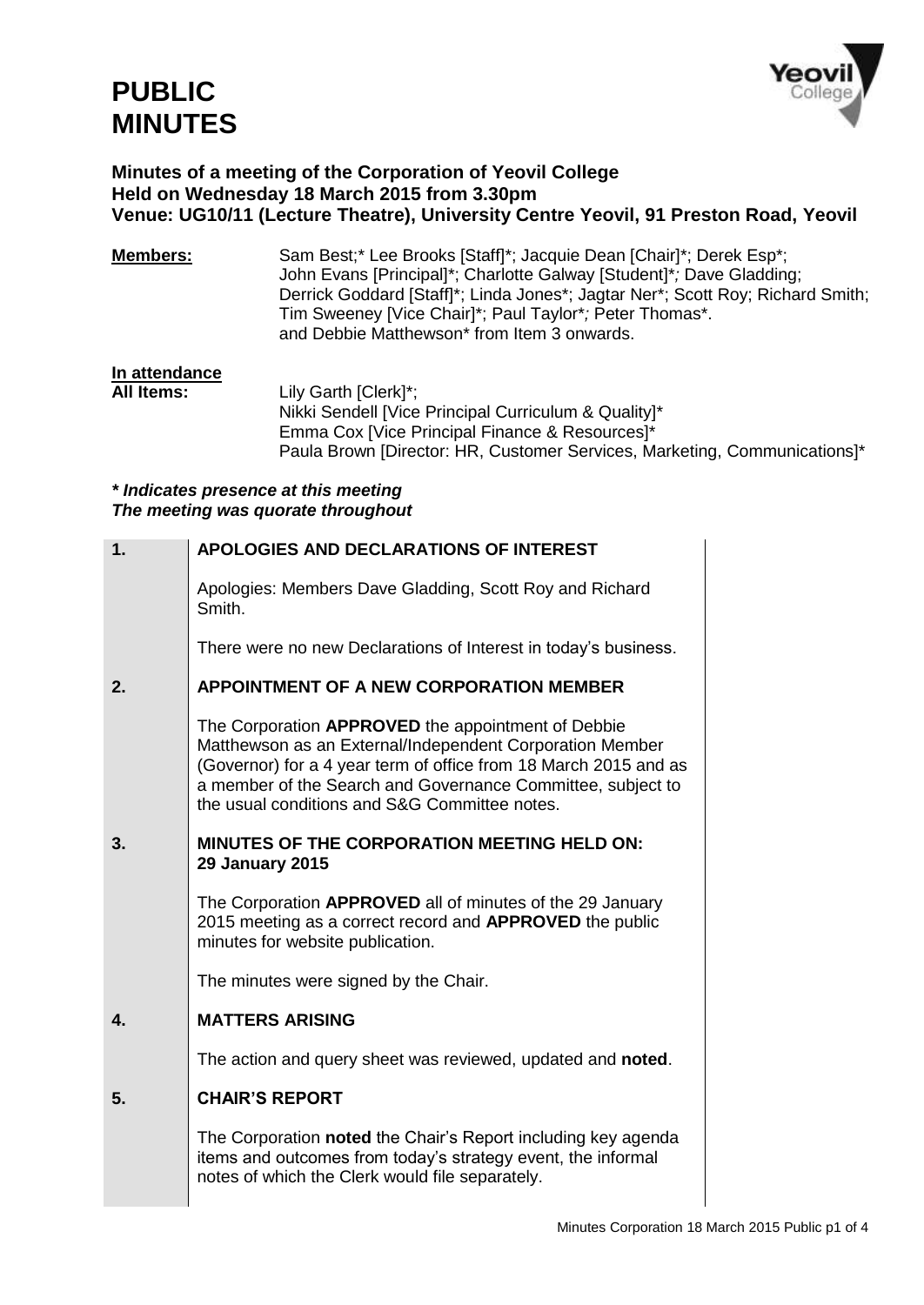|    | Further to the Search and Governance Committee<br>recommendation, the Corporation APPROVED:<br>the re-appointment of Tim Sweeney for a 4 year term of<br>office from 01 April 2015 (and therefore the continuation of<br>his role as Corporation Vice Chair up to 22 July 2015)<br>the re-appointment of Paul Taylor for a 4 year term of<br>٠<br>office from 01 April 2015 and the continuation of his role<br>as Audit Committee Chair for the time being. |            |
|----|--------------------------------------------------------------------------------------------------------------------------------------------------------------------------------------------------------------------------------------------------------------------------------------------------------------------------------------------------------------------------------------------------------------------------------------------------------------|------------|
| 6. | <b>PRINCIPAL'S REPORT</b>                                                                                                                                                                                                                                                                                                                                                                                                                                    |            |
|    | Derek Esp joined the meeting at 3.45pm                                                                                                                                                                                                                                                                                                                                                                                                                       |            |
|    | The Corporation noted the comprehensive Principal's Report,<br>including the Operating Statement. On this occasion there was<br>particular emphasis upon:                                                                                                                                                                                                                                                                                                    |            |
|    | <b>Construction Centre</b><br>٠<br>Engineering<br>٠<br><b>HEFCE</b><br>٠<br><b>Ofsted Inspection Framework</b><br>٠                                                                                                                                                                                                                                                                                                                                          |            |
|    | <b>Other local Colleges</b><br>٠<br>Student attendance data, including variance across areas<br>٠<br>(e.g. English and Maths), the dual aspects of target-setting<br>and associated actions (to both improve attendance and<br>as a welfare tool)                                                                                                                                                                                                            |            |
|    | Retention (and its perceived relationship with attendance).<br>٠                                                                                                                                                                                                                                                                                                                                                                                             |            |
|    | The College was due to receive its Higher Education Review from<br>the QAA in May 2016. The College's Head of HE would be<br>invited to present at the June 2015 Corporation Strategy Day.                                                                                                                                                                                                                                                                   | Head of HE |
|    | <b>Strategic Plan update</b><br>During strategic debate, Members referred to the small number of<br>Strategic Plan changes set out in the Principal's presentation<br>earlier today and confirmed Corporation agreement to those<br>changes.                                                                                                                                                                                                                 |            |
|    | <b>Career College</b><br>The Corporation noted the presentation on the Career College<br>also given during today's event, and although supportive of the<br>explorations, Members remained clear that no formal commitment<br>had yet been given to this project to proceed.                                                                                                                                                                                 |            |
|    | A separate record was made of confidential minutes.                                                                                                                                                                                                                                                                                                                                                                                                          |            |
| 7. | <b>TEACHING AND LEARNING REPORT</b>                                                                                                                                                                                                                                                                                                                                                                                                                          |            |
|    | The Corporation discussed and noted the Lesson Observation<br>Report Window 3 (2014/15), including grade profile, teaching and<br>learning coach contact levels, performance against teaching and<br>learning targets, use of ILT, key themes, re-observations and<br>changes since the last report (considered at the January 2015<br>meeting).                                                                                                             |            |
| 8. | <b>MANAGEMENT ACCOUNTS/FINANCIAL REPORT</b>                                                                                                                                                                                                                                                                                                                                                                                                                  |            |
|    | In the context of today's strategic discussions and flexed budget                                                                                                                                                                                                                                                                                                                                                                                            |            |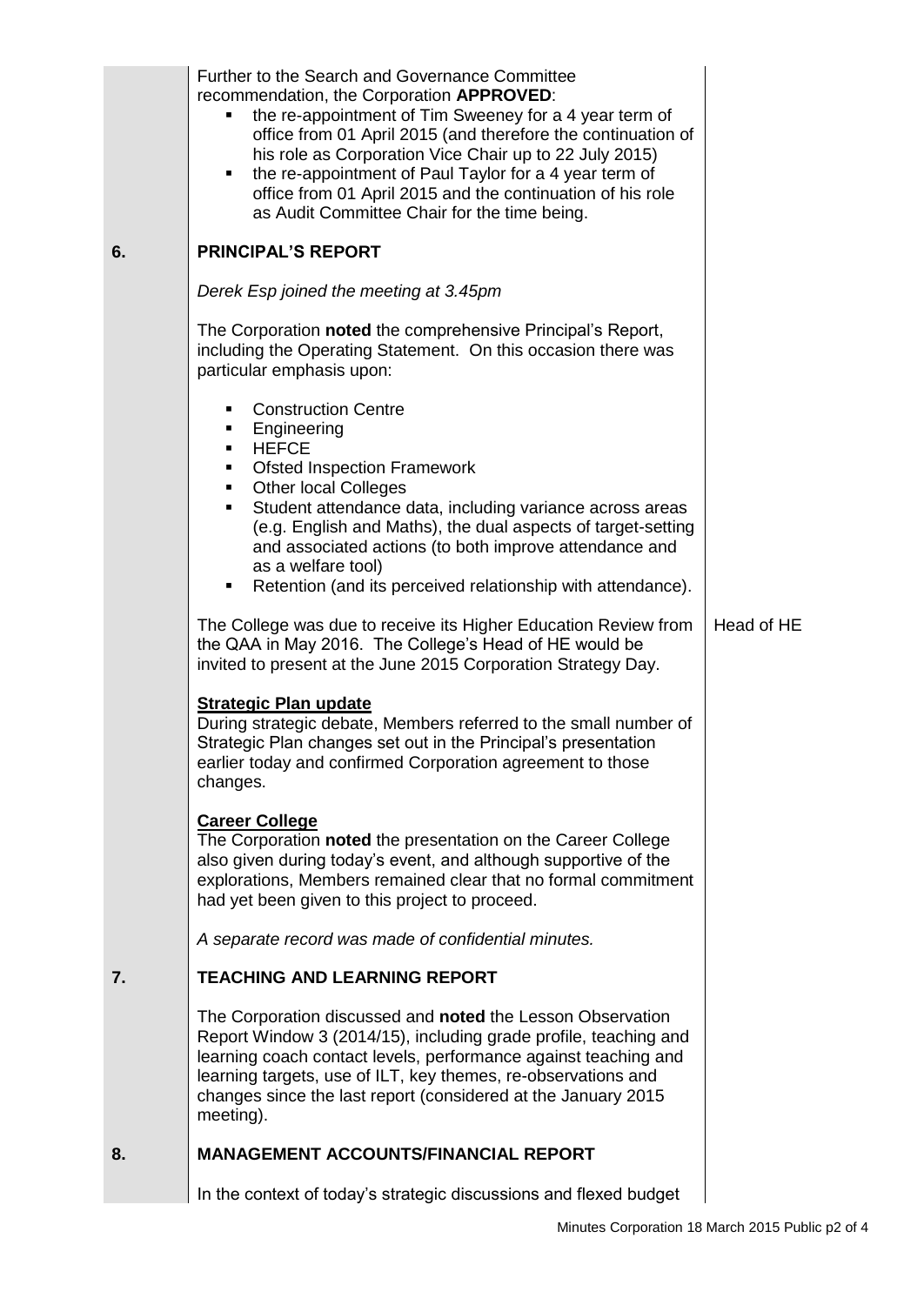|     | presentation, the Corporation discussed and noted the draft<br>Management Accounts which were presented by the new Vice<br>Principal Finance and Resources.                                                                                                                                                                                                                                                                                                                                                                                                                                                                                                       |  |
|-----|-------------------------------------------------------------------------------------------------------------------------------------------------------------------------------------------------------------------------------------------------------------------------------------------------------------------------------------------------------------------------------------------------------------------------------------------------------------------------------------------------------------------------------------------------------------------------------------------------------------------------------------------------------------------|--|
|     | A separate record was made of confidential minutes.                                                                                                                                                                                                                                                                                                                                                                                                                                                                                                                                                                                                               |  |
| 9.  | <b>FRAMEWORK FOR THE PAY AND CONDITIONS OF STAFF</b><br>(Other than Senior Post Holders and the Clerk)                                                                                                                                                                                                                                                                                                                                                                                                                                                                                                                                                            |  |
|     | Following today's presentation and the HR Director's paper (with<br>input from the Clerk), the Corporation APPROVED the<br>Framework for the Pay and Conditions of Staff (other than Senior<br>Post Holders and the Clerk).                                                                                                                                                                                                                                                                                                                                                                                                                                       |  |
|     | Discussion included:<br>Pay evaluation and pay spines<br><b>Employment contracts</b><br>HR policies.<br>٠                                                                                                                                                                                                                                                                                                                                                                                                                                                                                                                                                         |  |
| 10. | Other LEGAL, POLICY and REGULATORY MATTERS                                                                                                                                                                                                                                                                                                                                                                                                                                                                                                                                                                                                                        |  |
|     | a. External Auditors<br>Further to the recommendations of the Audit Committee, the<br>Corporation:                                                                                                                                                                                                                                                                                                                                                                                                                                                                                                                                                                |  |
|     | noted the performance of the External Auditors on the<br>i.<br>2013-14 accounts<br>noted the annual performance indicators for External<br>ii.                                                                                                                                                                                                                                                                                                                                                                                                                                                                                                                    |  |
|     | Auditors for the 2014-15 accounts<br>iii. <b>APPROVED</b> the appointment of Baker Tilly as the<br>External Auditors for the 2014-15 accounts                                                                                                                                                                                                                                                                                                                                                                                                                                                                                                                     |  |
|     | b. Risk Management Policy<br>Further to the recommendation of the Audit Committee, the<br>Corporation APPROVED the Risk Management Policy.                                                                                                                                                                                                                                                                                                                                                                                                                                                                                                                        |  |
|     | c. Yeovil College Bursary Foundation<br>The Corporation noted and accepted:<br>- the intention of the YCBF change the focus of its main<br>awards from financial hardship bursaries to achievement<br>scholarships<br>- the wide-ranging nature of the YCBF's charitable objectives<br>- the risks and ongoing uncertainties as set out in the paper<br>- the YCBF actions which would remain on the Corporation<br>A&Q sheet for the time being.                                                                                                                                                                                                                 |  |
|     | d. Equality and Diversity, Safeguarding and Prevent<br>The Corporation noted the regular Equality and Diversity and<br>Safeguarding reports (plus the additional aspect of the<br>Prevent agenda) presented by the Vice Principal Curriculum<br>and Quality. The content of these reports would be kept<br>within the Corporation file and be available to Governors on<br>request. This item was cross-referenced with the E&D and<br>Safeguarding Corporation training activity which had taken<br>place in today's strategy day. The Corporation also noted<br>that work had been authorised to repair the lift in the<br>Learning Centre as soon as possible. |  |
|     | e. Student Matters/Learner Voice                                                                                                                                                                                                                                                                                                                                                                                                                                                                                                                                                                                                                                  |  |